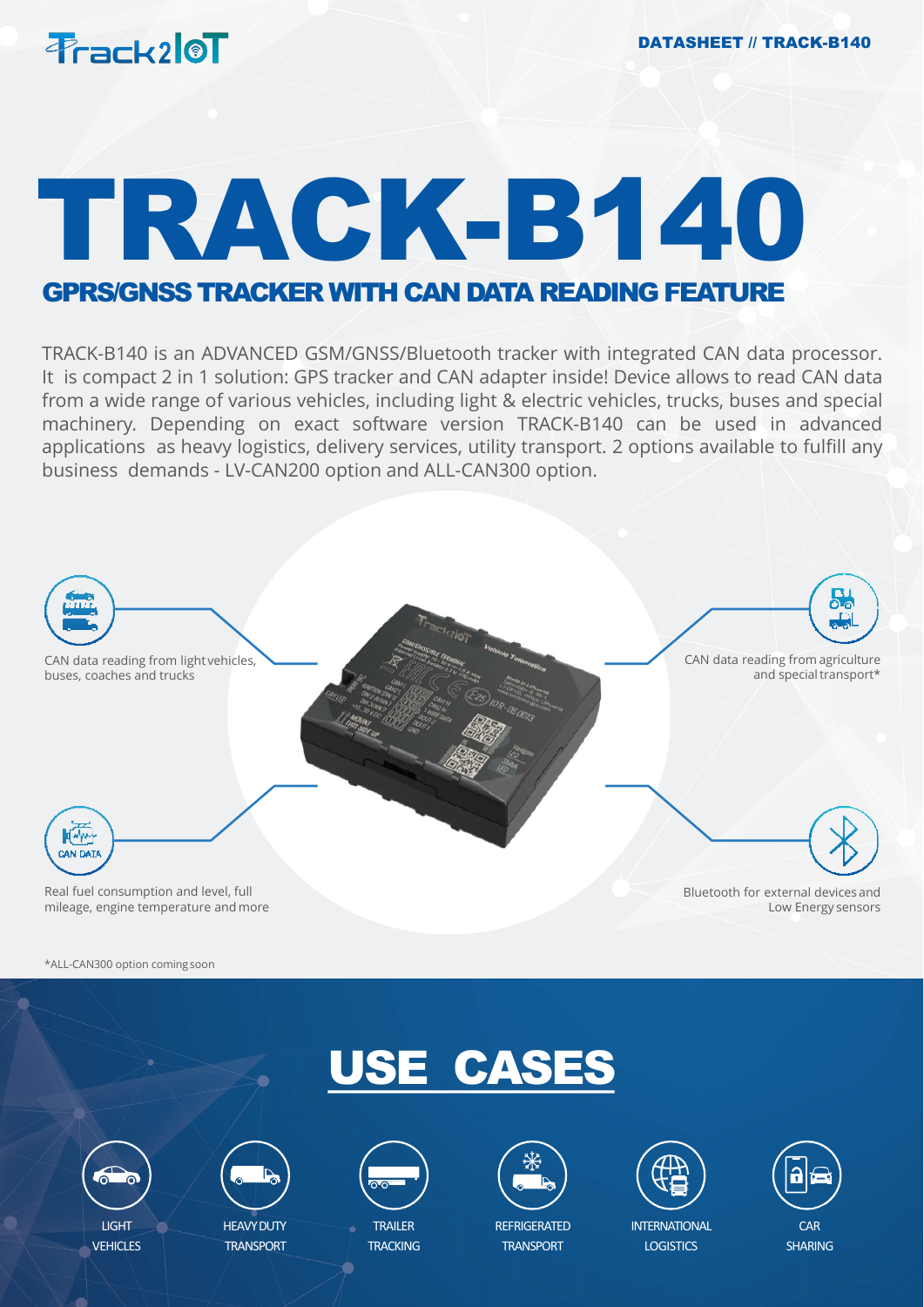#### DATASHEET // TRACK-B140

## Prack210T



#### **Module**

| Name       | Track2IoT TM2500        |
|------------|-------------------------|
| Technology | GSM/GPRS/GNSS/BLUFTOOTH |

#### **GNSS**

| <b>GNSS</b>          | GPS, GLONASS, GALILEO, BEIDOU, QZSS, AGPS |
|----------------------|-------------------------------------------|
| Receiver             | Tracking: 33                              |
| Tracking sensitivity | $-165$ dBM                                |
| Position accuracy    | $< 2.5$ CEP                               |
| Velocity accuracy    | $< 0.1$ m/s (within $+/- 15%$ error)      |
| Hot start            | < 1s                                      |
| Warm start           | < 25s                                     |
| Cold start           | $<$ 35 s                                  |

#### **Cellular**

| Technology    | GSM                                                                    |
|---------------|------------------------------------------------------------------------|
| 2G bands      | Quad-band 850 / 900 / 1800 / 1900 MHz                                  |
| Data transfer | GPRS Multi-Slot Class 12 (up to 240 kbps), GPRS Mobile Station Class B |
| Data support  | SMS (text/data)                                                        |

**Power**

| Input voltage range | 10 - 30 V DC with overvoltage protection |
|---------------------|------------------------------------------|
| Back-up battery     | 170 mAh Li-Ion battery 3.7 V (0.63 Wh)   |

#### **Bluetooth**

| Specification         | $4.0 + LE$                                                                                                        |
|-----------------------|-------------------------------------------------------------------------------------------------------------------|
| Supported peripherals | Temperature and Humidity sensor, Headset, OBDII dongle, Inateck Barcode Scanner, Universal BLE sensors<br>support |

#### **Physical specification**

| Dimensions | 65 x 56.6 x 20.6 mm (L x W x H) |
|------------|---------------------------------|
| Weight     |                                 |